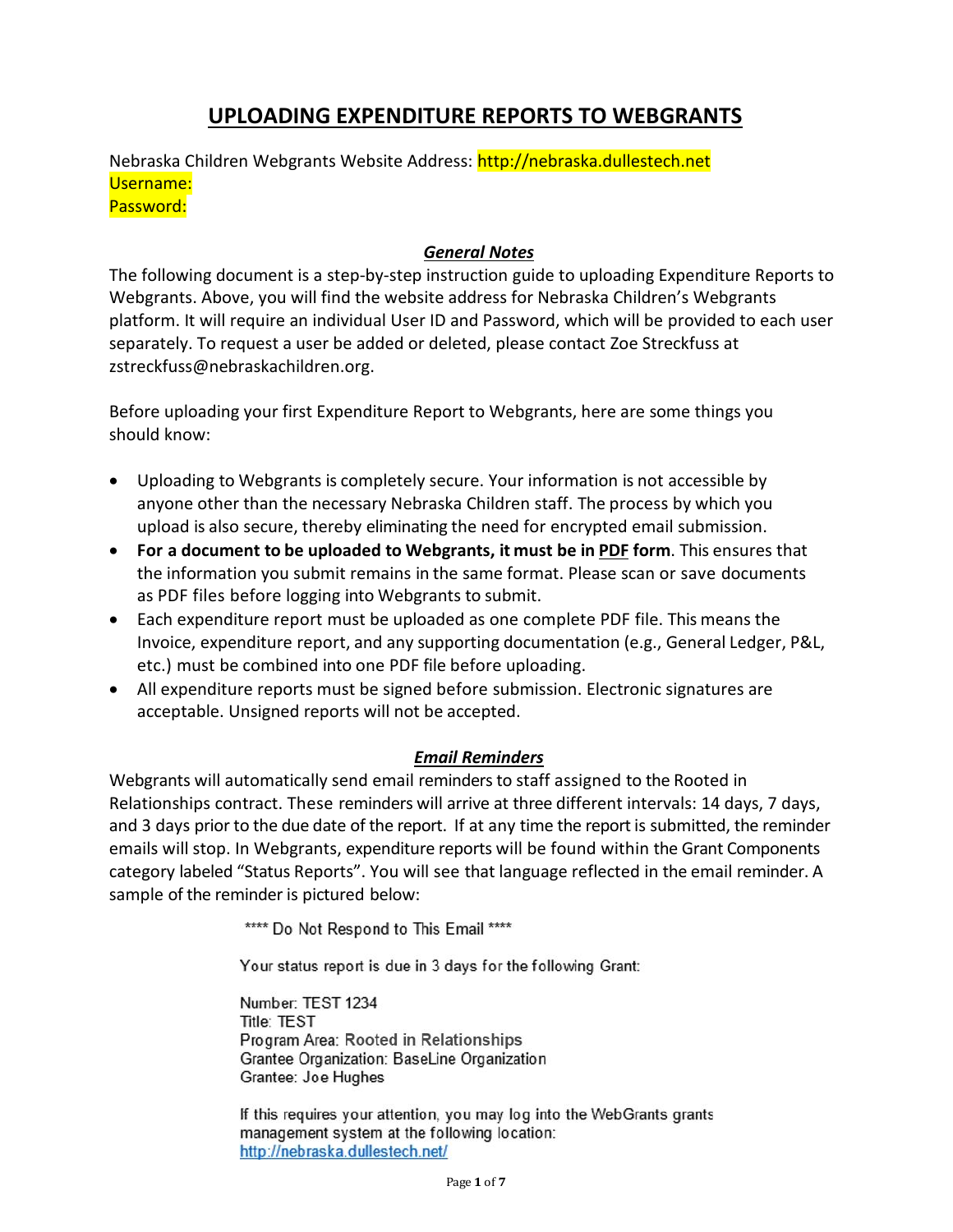#### *Instructions to Upload Monthly Expenditure Reports*

#### **Step 1**

Log in with your user information. This will take you to your community specific account. From the main menu, click on "My Grants"

| <b>Main Menu</b>                                                             |                                                                                                                                                                                                                                       |
|------------------------------------------------------------------------------|---------------------------------------------------------------------------------------------------------------------------------------------------------------------------------------------------------------------------------------|
| Click Help above to view instructions. Go to "My Profile" to reset password. |                                                                                                                                                                                                                                       |
|                                                                              | <b>Instructions</b><br>My Profile<br>Funding Opportunities<br><b>Solution</b><br><b>Solution</b><br><b>Solution</b><br><b>Solution</b><br><b>Solution</b><br><b>Solution</b><br><b>Solution</b><br><b>Solution</b><br><b>Solution</b> |

### **Step 2**

Under "Current Grants", click on the "Title". If you have more than one listed – selected the grant with the most current contract year.

|        | <b>Current Grants</b>                     |           |                                       |                                                                          |              |                            | <b>Search My Grants  </b> |
|--------|-------------------------------------------|-----------|---------------------------------------|--------------------------------------------------------------------------|--------------|----------------------------|---------------------------|
|        | Grants in the status Underway or Suspende |           |                                       | appear on this list. To view other Grants, click the closed Grants link. |              |                            |                           |
| ID     | <b>Status</b>                             | Year      | ect Title                             | <b>Program Area</b>                                                      |              | <b>Grant Administrator</b> |                           |
| Test   | Underway                                  | 2020 TEST |                                       | Rooted in Relationships                                                  |              | Jamie Anthony              |                           |
|        |                                           |           |                                       |                                                                          | <b>Total</b> |                            | \$0.00                    |
|        |                                           |           |                                       |                                                                          |              |                            |                           |
|        |                                           |           |                                       |                                                                          |              |                            |                           |
| Step 3 |                                           |           | <b>Grant Tracking</b>                 |                                                                          |              |                            |                           |
|        | Click "Status Reports"                    |           |                                       |                                                                          |              |                            |                           |
|        |                                           |           |                                       | Grant: Test - TEST - 2020                                                |              |                            |                           |
|        |                                           |           |                                       | Status: Underway                                                         |              |                            |                           |
|        |                                           |           |                                       |                                                                          |              |                            |                           |
|        |                                           |           | Program Area: Rooted in Relationships |                                                                          |              |                            |                           |
|        |                                           |           | <b>Grantee Organization:</b>          |                                                                          |              |                            |                           |
|        |                                           |           |                                       | Program Officer: Jamie Anthony                                           |              |                            |                           |
|        |                                           |           |                                       | <b>Awarded Amount:</b>                                                   |              |                            |                           |
|        |                                           |           |                                       |                                                                          |              |                            |                           |
|        |                                           |           | <b>Instructions</b>                   |                                                                          |              |                            |                           |
|        |                                           |           | The grant forms appear below.         |                                                                          |              |                            |                           |
|        |                                           |           |                                       |                                                                          |              |                            |                           |
|        |                                           |           | <b>Grant Components</b>               |                                                                          |              |                            |                           |
|        |                                           |           |                                       |                                                                          |              | Component                  |                           |
|        |                                           |           | <b>General Information</b>            |                                                                          |              |                            |                           |
|        |                                           |           | <b>Status Reports</b>                 |                                                                          |              |                            |                           |
|        |                                           |           | <b>Opportunity</b>                    |                                                                          |              |                            |                           |
|        |                                           |           |                                       |                                                                          |              |                            |                           |

Page **2** of **7**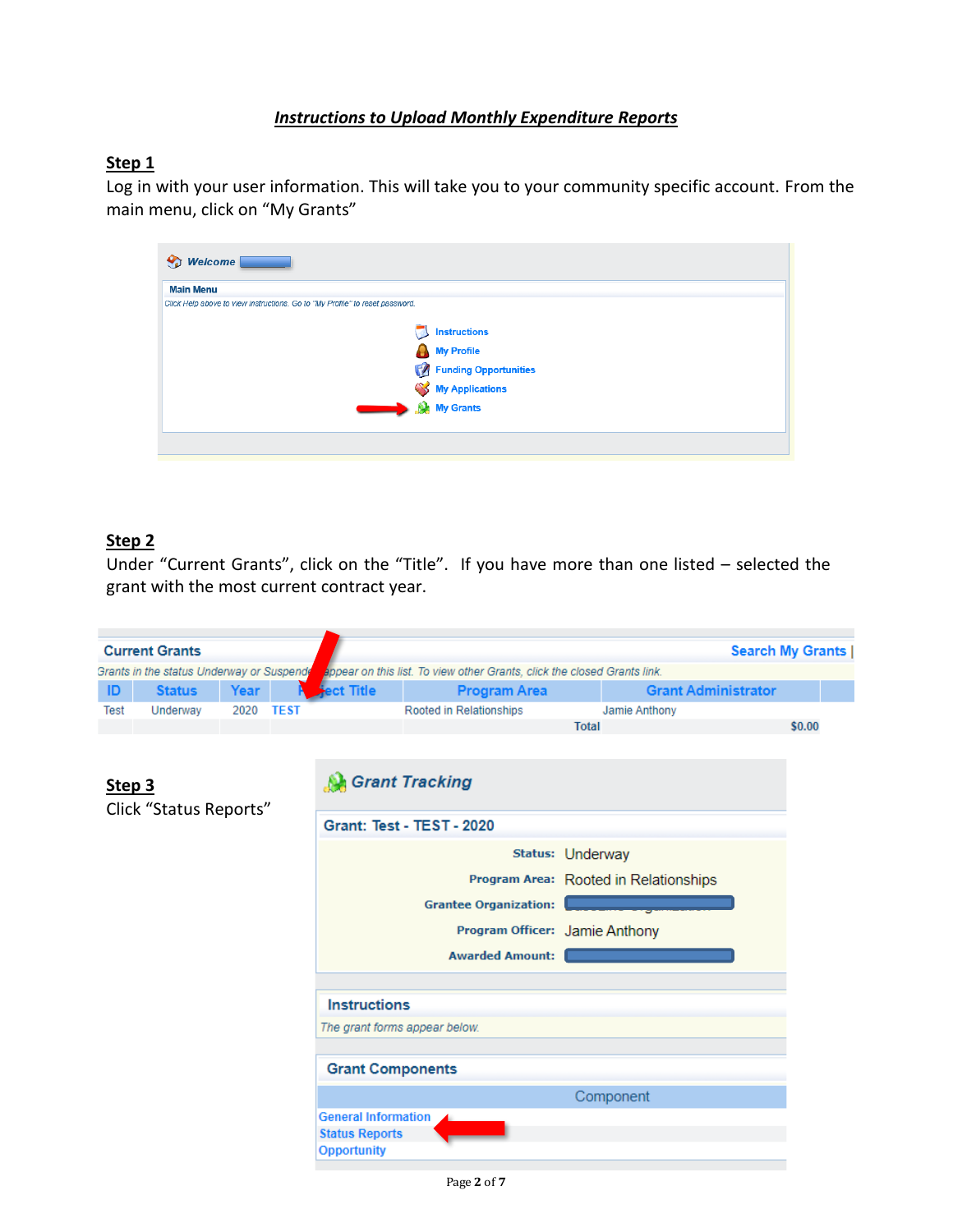Under "Status Reports" locate the status report due for the time period matching your Expenditure Report dates. For example, if you are uploading the Expenditure Report due April 15, 2020, "Date From-To" will read 03/01/2020 – 03/31/2020 and "Due Date" will read 04/15/2020.

Note that you can verify from this page the due dates, dates submitted, and whether or not the reports were submitted on time. Also note, once the form is in Submitted status, you will not be able to upload or make any edits.

When you have verified you have the correct form with dates matching your Expenditure Report, and that the form is in Editing status, click on "ID" to open the form.

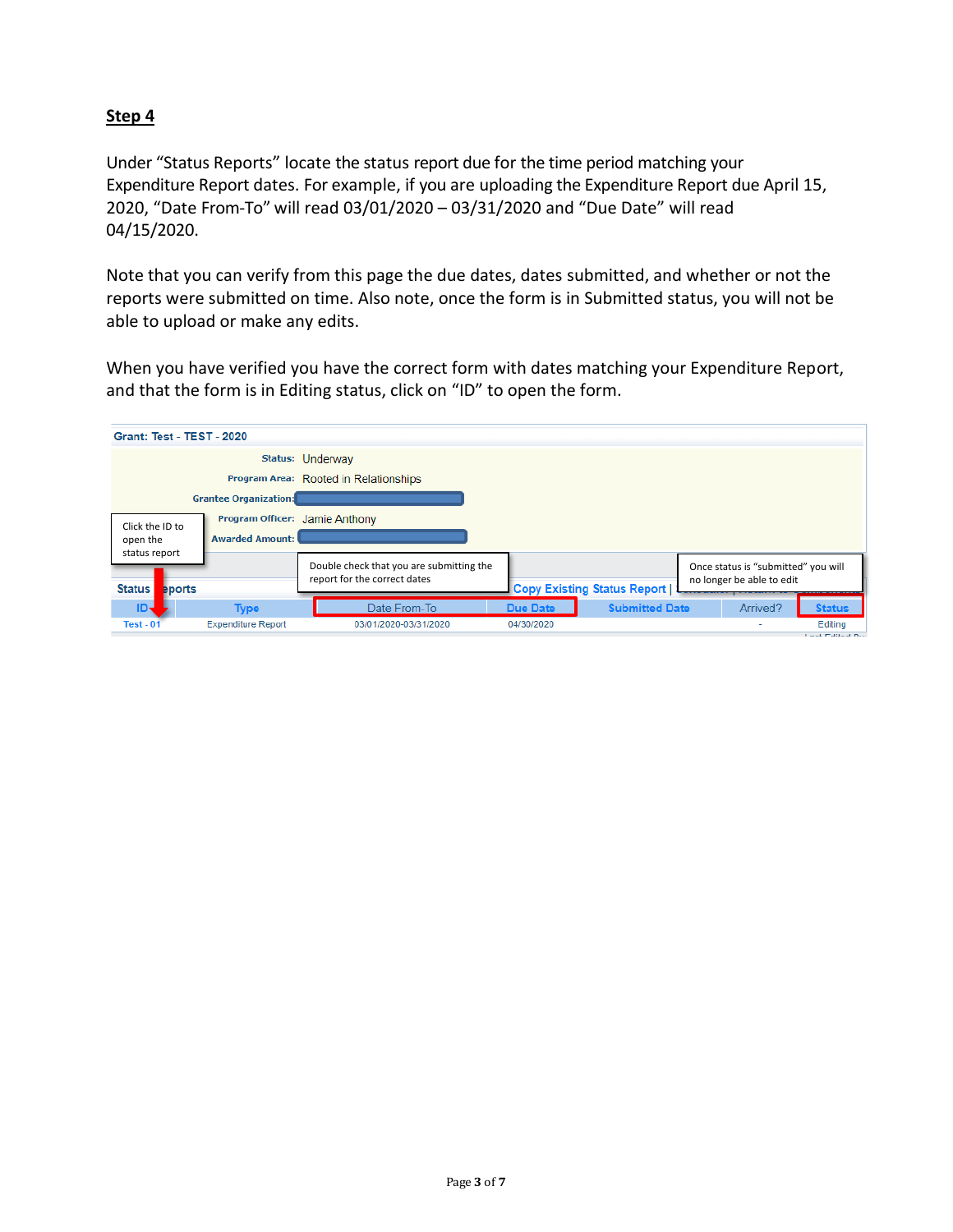Clicking the ID will open a Status Report, where you may upload your Expenditure Report. To upload, click "Expenditure Report"

| <b>Status Report: Test - 01</b>                                                                       |                                       |           |
|-------------------------------------------------------------------------------------------------------|---------------------------------------|-----------|
|                                                                                                       | Grant: Test-TEST                      |           |
|                                                                                                       | <b>Status: Editing</b>                |           |
|                                                                                                       | Program Area: Rooted in Relationships |           |
| <b>Grantee Organization:</b>                                                                          |                                       |           |
| Program Manager: Jamie Anthony                                                                        |                                       |           |
|                                                                                                       |                                       |           |
| <b>Components</b>                                                                                     |                                       |           |
| Complete each component of the status report and mark it as complete. Click Submit when you are done. |                                       |           |
| Name                                                                                                  |                                       | Complete? |
| <b>General Information</b>                                                                            |                                       |           |
| <b>Expenditure Report</b>                                                                             |                                       |           |

#### **Step 6**

Click "Add"

| Menu   A Help   4 Log Out                           |                                                    |  | Back   Reference   Add   SS De             |
|-----------------------------------------------------|----------------------------------------------------|--|--------------------------------------------|
| Grant Tracking                                      |                                                    |  |                                            |
| <b>Status Report: Test - 01</b>                     |                                                    |  |                                            |
|                                                     | Grant: Test-TEST                                   |  |                                            |
|                                                     | Status: Editing                                    |  |                                            |
|                                                     | Program Area: Rooted in Relationships              |  |                                            |
|                                                     | <b>Grantee Organization: BaseLine Organization</b> |  |                                            |
| Program Manager: Jamie Anthony                      |                                                    |  |                                            |
| <b>Expenditure Report</b>                           |                                                    |  | Create New Version   Mark as Complete   Go |
| Please upload your monthly expenditure report here. |                                                    |  |                                            |
|                                                     | <b>Description</b>                                 |  | File Name                                  |
|                                                     |                                                    |  |                                            |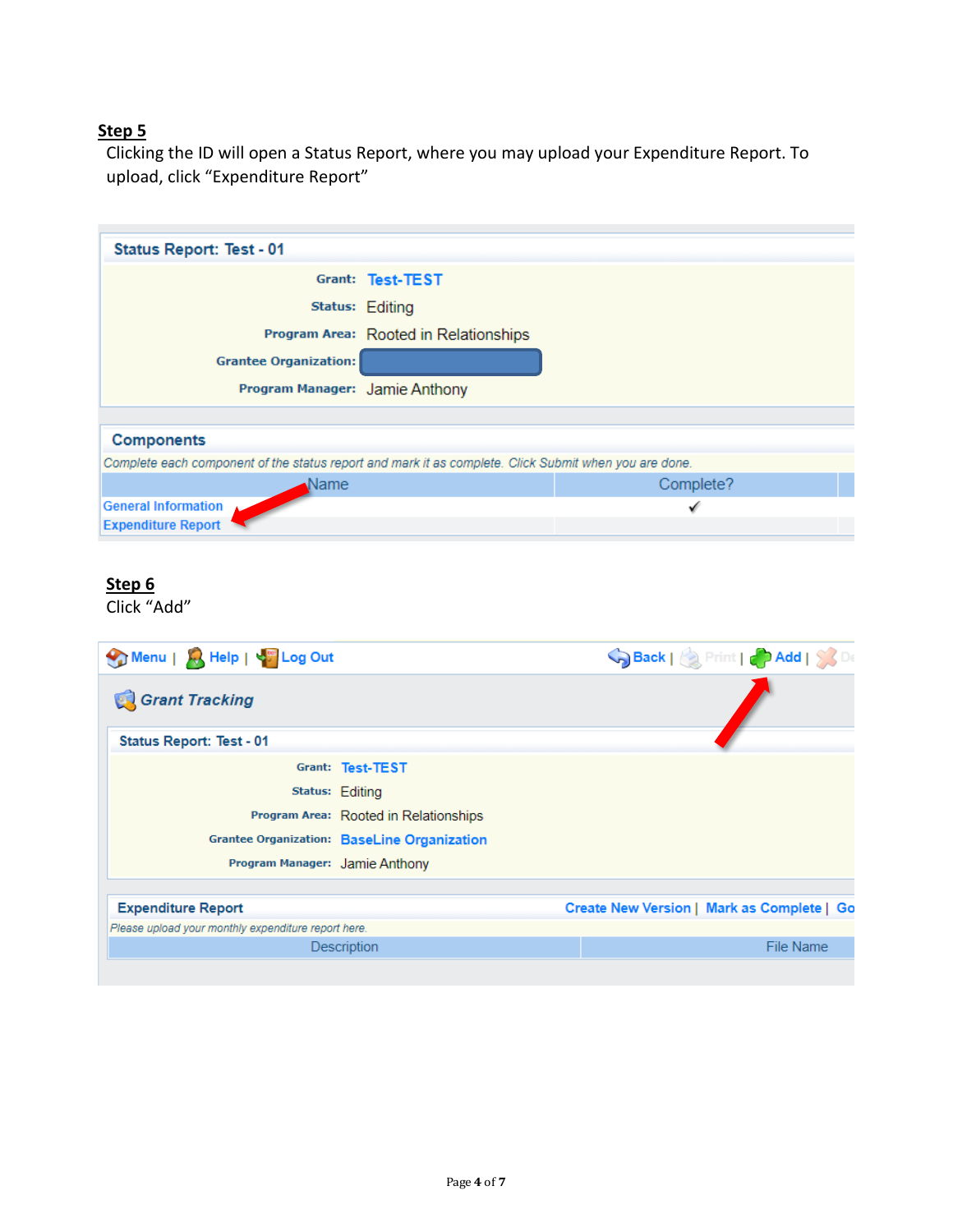Click "Choose File" to Upload (1.). This will open a dialogue box to select a file from your computer (2.). Once you have selected the file to upload, Click "Open" (3.).

| Menu   A Help   4 Log Out                                    | <b>O</b> Open                            |          |                                              |                                          |           |                                   |        | $\times$                           |
|--------------------------------------------------------------|------------------------------------------|----------|----------------------------------------------|------------------------------------------|-----------|-----------------------------------|--------|------------------------------------|
| Status Report                                                | $\leftarrow$                             |          | $\frac{1}{2}$ > This PC > Documents          | $\sim$ 0                                 |           | Search Documents                  |        | مر                                 |
|                                                              | Organize $\blacktriangledown$            |          | New folder                                   |                                          |           | 距 ▼                               | $\Box$ | Q                                  |
| <b>Attach File</b><br>1                                      |                                          | Name     | $\overline{\phantom{a}}$                     | Date modified                            |           | Type                              |        | $Siz$ <sup><math>\sim</math></sup> |
| Please upload your monthly expenditure report here.          | 寿<br>$\checkmark$                        |          | Downloads                                    | 4/6/2020 9:56 AM                         |           | <b>File folder</b>                |        |                                    |
| <b>Upload File:</b><br>Choose File   No file chosen          |                                          |          | <b>EC Admin Interview Packets</b>            | 3/4/2020 12:28 PM                        |           | File folder                       |        |                                    |
| Description:*                                                | H                                        |          | Gallup Online Store - Verify Order files     | 1/14/2020 8:35 AM                        |           | File folder                       |        |                                    |
|                                                              |                                          | Invoices |                                              | 1/30/2020 4:09 PM                        |           | File folder                       |        |                                    |
|                                                              | F                                        | MOUs     |                                              | 1/28/2020 10:23 AM                       |           | File folder                       |        |                                    |
|                                                              |                                          |          | New folder                                   | 2/19/2020 1:51 PM                        |           | File folder                       |        |                                    |
|                                                              |                                          |          | <b>OneNote Notebooks</b><br>PDG C4K+         | 1/23/2020 10:07 AM<br>3/13/2020 12:58 PM |           | <b>File folder</b><br>File folder |        |                                    |
|                                                              |                                          |          | <b>PDG SE Kits</b>                           | 3/3/2020 1:29 PM                         |           | File folder                       |        |                                    |
|                                                              |                                          |          | Professional                                 | 4/27/2020 4:01 PM                        |           | <b>File folder</b>                |        |                                    |
| <b>NebGrants - Nebraska Children and Families Foundation</b> | $\overline{\mathbf{e}}$<br>$\rightarrow$ |          | <b>RiR Website Docs</b>                      | 5/8/2020 3:46 PM                         |           | File folder                       |        |                                    |
|                                                              |                                          |          | $\overline{2}$<br>Rooted Expenditure Reports | 5/14/2020 2:56 PM                        |           | File folder                       |        |                                    |
|                                                              |                                          | Zoom     |                                              | 5/11/2020 2:58 PM                        |           | File folder                       |        | M                                  |
|                                                              | $\sim$ $\sim$ $\sim$ $\sim$              |          |                                              |                                          |           |                                   |        | $\rightarrow$                      |
|                                                              |                                          |          | File name:                                   |                                          | All Files |                                   |        | $\checkmark$                       |
|                                                              |                                          |          |                                              | ලු                                       | Open      |                                   | Cancel |                                    |

#### **Step 8**

You will now be able to see the file name next to the "Choose File" box. Type the Title and Date of the uploaded Expenditure Report in "Description".

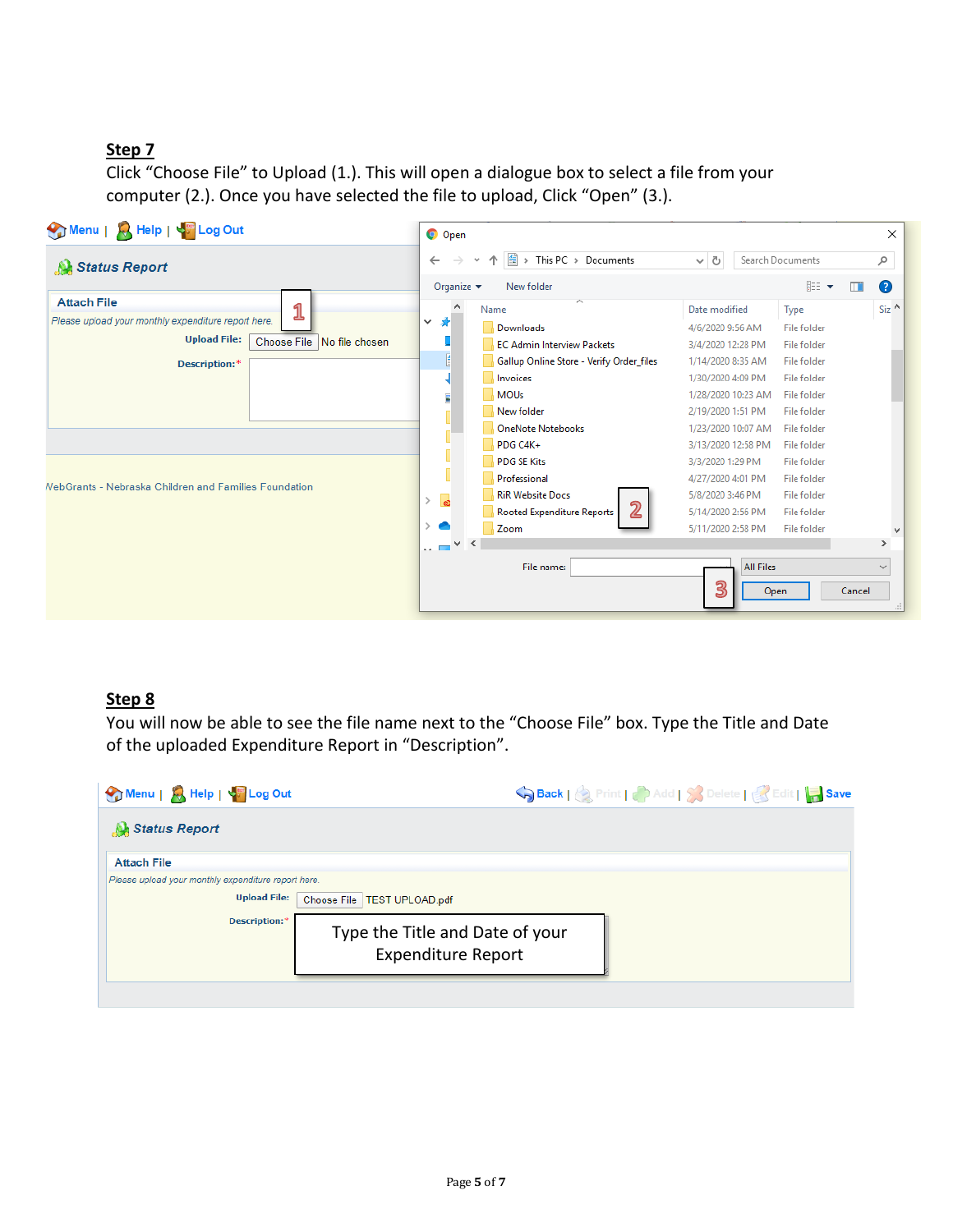Click "Save"

| Menu   R Help   4 <sup>59</sup> Log Out                                                                                      | Save Speck   Strint   Save   String   Save |
|------------------------------------------------------------------------------------------------------------------------------|--------------------------------------------|
| Status Report                                                                                                                |                                            |
| <b>Attach File</b>                                                                                                           |                                            |
| Please upload your monthly expenditure report here.<br><b>Upload File:</b><br>Choose File   TEST UPLOAD.pdf<br>Description:* |                                            |
|                                                                                                                              |                                            |

#### **Step 10**

In order to complete the upload and submit your report to Nebraska Children, you must click "Mark as Complete". If this step is forgotten, the report will not be submitted.

| Status Report: Test - 01                            |                                       |                             |                                 |
|-----------------------------------------------------|---------------------------------------|-----------------------------|---------------------------------|
|                                                     | Grant: Test-TEST                      |                             |                                 |
|                                                     | Status: Editing                       |                             |                                 |
|                                                     | Program Area: Rooted in Relationships |                             |                                 |
| <b>Grantee Organization:</b>                        |                                       |                             |                                 |
| Program Manager: Jamie Anthony                      |                                       | You MUST click "Mark as     |                                 |
|                                                     |                                       |                             |                                 |
| <b>Expenditure Report</b>                           |                                       | Complete" for the report to | <b>Mark as Complete</b><br>l Go |
| Please upload your monthly expenditure report here. |                                       | upload and submit!          |                                 |
| Description                                         |                                       |                             | File Name                       |
| <b>TEST UPLOAD</b>                                  |                                       | <b>TEST UPLOAD.pdf</b>      |                                 |
|                                                     |                                       |                             | <b>Last Edite</b>               |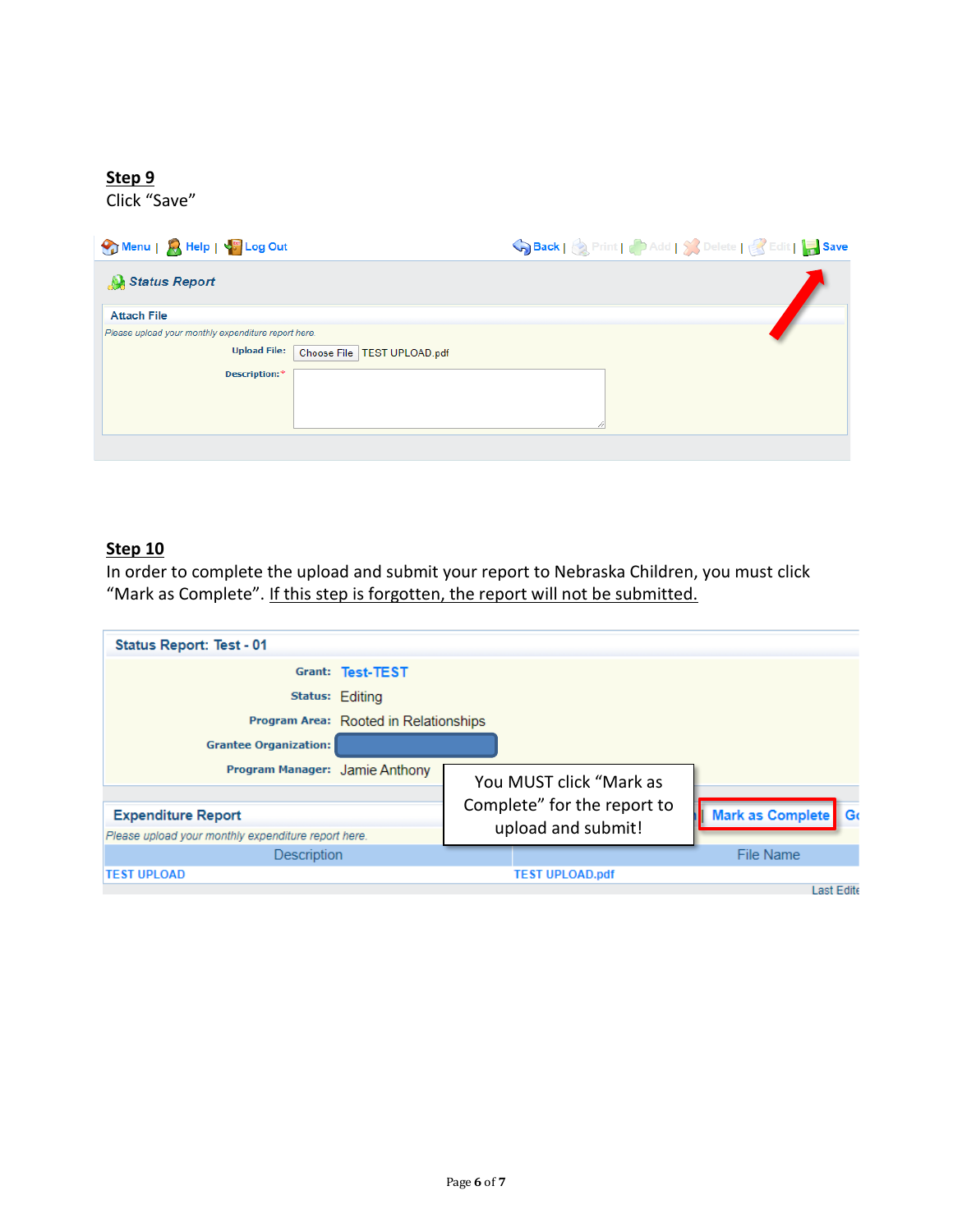After you click "Mark as Complete", you will be returned to the Status Report page, where you will see a check mark noting that your upload is Complete. **HOWEVER**, you must still click "Submit" in order for NC to receive your report.

| <b>Status Report: Test - 01</b>                                                                       |                                       |           |                       |
|-------------------------------------------------------------------------------------------------------|---------------------------------------|-----------|-----------------------|
|                                                                                                       | Grant: Test-TEST                      |           |                       |
|                                                                                                       | <b>Status: Editing</b>                |           |                       |
|                                                                                                       | Program Area: Rooted in Relationships |           |                       |
| <b>Grantee Organization:</b>                                                                          |                                       |           |                       |
| Program Manager: Jamie Anthony                                                                        |                                       |           |                       |
|                                                                                                       |                                       |           |                       |
| <b>Components</b>                                                                                     |                                       |           | <b>Preview Submit</b> |
| Complete each component of the status report and mark it as complete. Click Submit when you are done. |                                       |           |                       |
| <b>Name</b>                                                                                           |                                       | Complete? | <b>Last Edited</b>    |
| <b>General Information</b>                                                                            |                                       |           | 04/29/2020            |
| <b>Expenditure Report</b>                                                                             |                                       | ✔         | 05/14/2020            |

### **Step 12**

After you click "Submit", you will get a pop-up message, verifying you are ready to submit the report in final draft. Click "Ok"

| C                                                                                                                                         |  | nebraska.dullestech.net/statusReportComponents.do?documentPk=1588189189663                                                                                                                                |                                      |  |  |  |
|-------------------------------------------------------------------------------------------------------------------------------------------|--|-----------------------------------------------------------------------------------------------------------------------------------------------------------------------------------------------------------|--------------------------------------|--|--|--|
| nebraskachildren<br>AND FAMILIES FOUNDATION<br>Menu   A Help   C Log Out                                                                  |  | nebraska.dullestech.net says<br>Submitting the Status Report will lock all sections from further editing.<br>Have you completed all sections? Are you sure you are ready to submit<br>this Status Report? | ΘW<br>OK<br>Cancel<br>it $\ \cdot\ $ |  |  |  |
| <b>Grant Tracking</b><br>M<br><b>Status Report: Test - 01</b>                                                                             |  | Click "OK" when you are ready to submit.                                                                                                                                                                  |                                      |  |  |  |
| Grant: Test-TEST<br><b>Status: Editing</b><br>Program Area: Rooted in Relationships<br><b>Grantee Organization: BaseLine Organization</b> |  | This will fully submit the report and you will<br>not be able to edit or undo this action                                                                                                                 |                                      |  |  |  |
| Program Manager: Jamie Anthony                                                                                                            |  |                                                                                                                                                                                                           |                                      |  |  |  |
| <b>Components</b>                                                                                                                         |  |                                                                                                                                                                                                           | <b>Preview   Sul</b>                 |  |  |  |
| Complete each component of the status report and mark it as complete. Click Submit when you are done.                                     |  |                                                                                                                                                                                                           |                                      |  |  |  |
| Name                                                                                                                                      |  | Complete?                                                                                                                                                                                                 | <b>Last Edited</b>                   |  |  |  |
| <b>General Information</b>                                                                                                                |  |                                                                                                                                                                                                           | 04/29/2020                           |  |  |  |
| <b>Expenditure Report</b>                                                                                                                 |  |                                                                                                                                                                                                           | 05/14/2020                           |  |  |  |